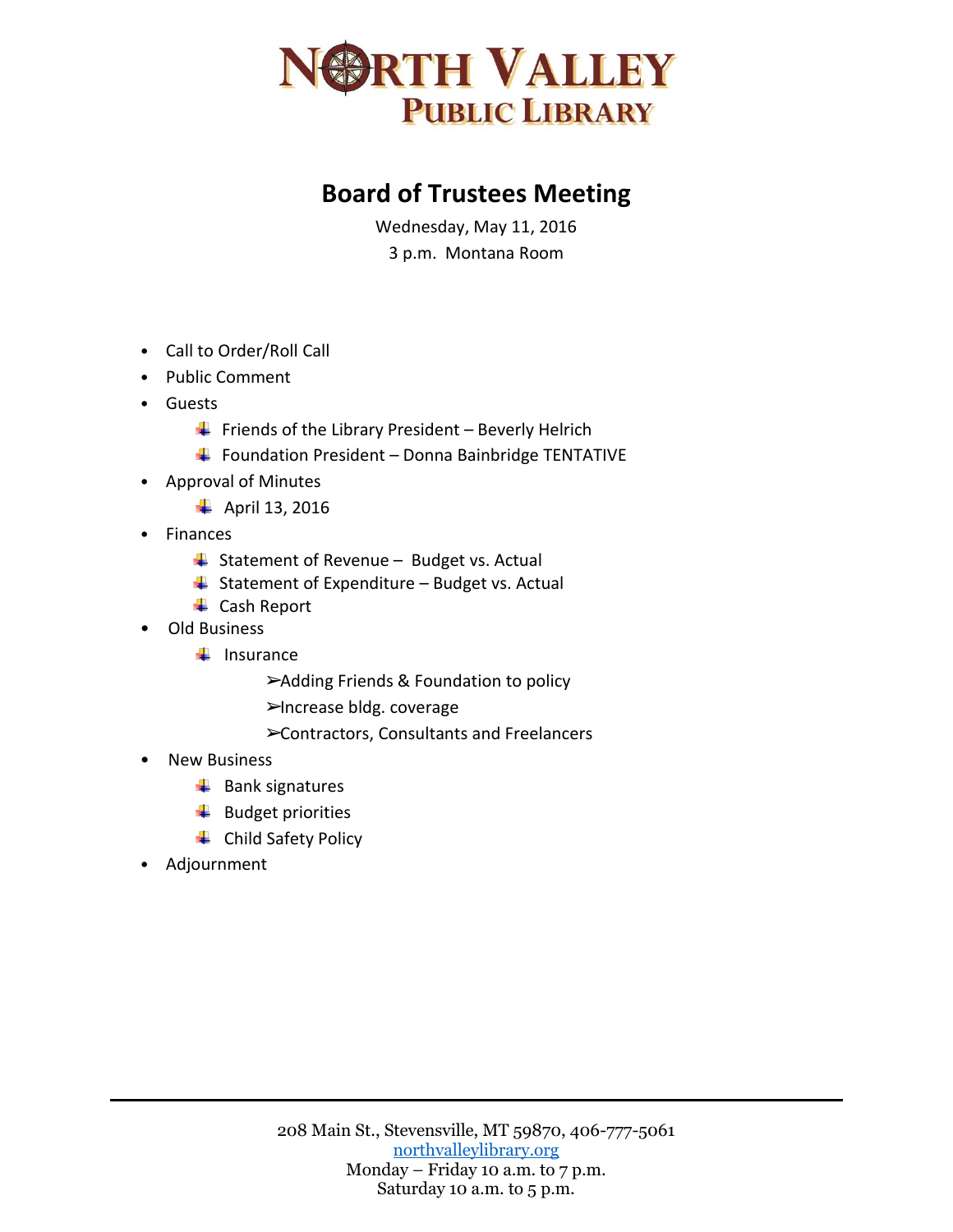North Valley Public Library Board of Trustees Meeting Wednesday, May 11, 2016 3:00 p.m. in the NVPL Montana Room

## Attending:

Joanne Charbonneau, Board Chairperson Kim Tiplady, Board Member Patricia Meakin, Board Member Meghan Hanson, Board Member Victoria Howell, Board Member Denise Ard, Library Director Leon Theroux, Guest Beverly Helrich, Guest Donna Bainbridge, Guest

Joanne called the meeting to order at 3:00 p.m. No public comment.

**Friends of the Library:** President Bev Helrich said the April Book Sale drew in \$345.00. She picked up the gift certificate for Colleen Miller at Home Depot. In June, the Friends will host a learning luncheon.

**Approval of minutes:** Minutes unanimously approved with a minor correction.

**Finances:** Denise said revenue is on target. Upcoming expenditures include the yearly fee for electronic materials (MontanaLibrary2Go) and membership in the Montana Shared Catalog. The cost for these services will go up in the coming year but Denise always budgets for this possibility. There were less travel expenses for staff than anticipated for this year, so that line item will come in under-budget.

Upgrading staff computers will be out of next year's budget, rolling over what was budgeted for this year so that computers can be bought in bulk. The public computers will be upgraded in the same way. Buying a bank of computers allows for consistency for patron and staff use. Joanne moved to accept the finances, Kim seconded. All approved.

**Foundation for the Library:** Donna Bainbridge said there are only two people on the foundation board so Donna is working on board recruitment. She contacted a few lawyers to be a legal consultants and they declined. She also created Foundation handbook. She would like an attorney to review before Donna uses it as recruitment tool for potential board members. Donna and Kim Gibbs are working together to contract Kim's new Captain Hooked on Books program. When there is a Foundation board, they will work on the yearly fund raiser: Art, Antiques and Special Objects auction, possibly the Saturday of the scarecrow competition from 3-6 p.m. There would be both a silent auction and real auction. She asked the Library trustees if she could